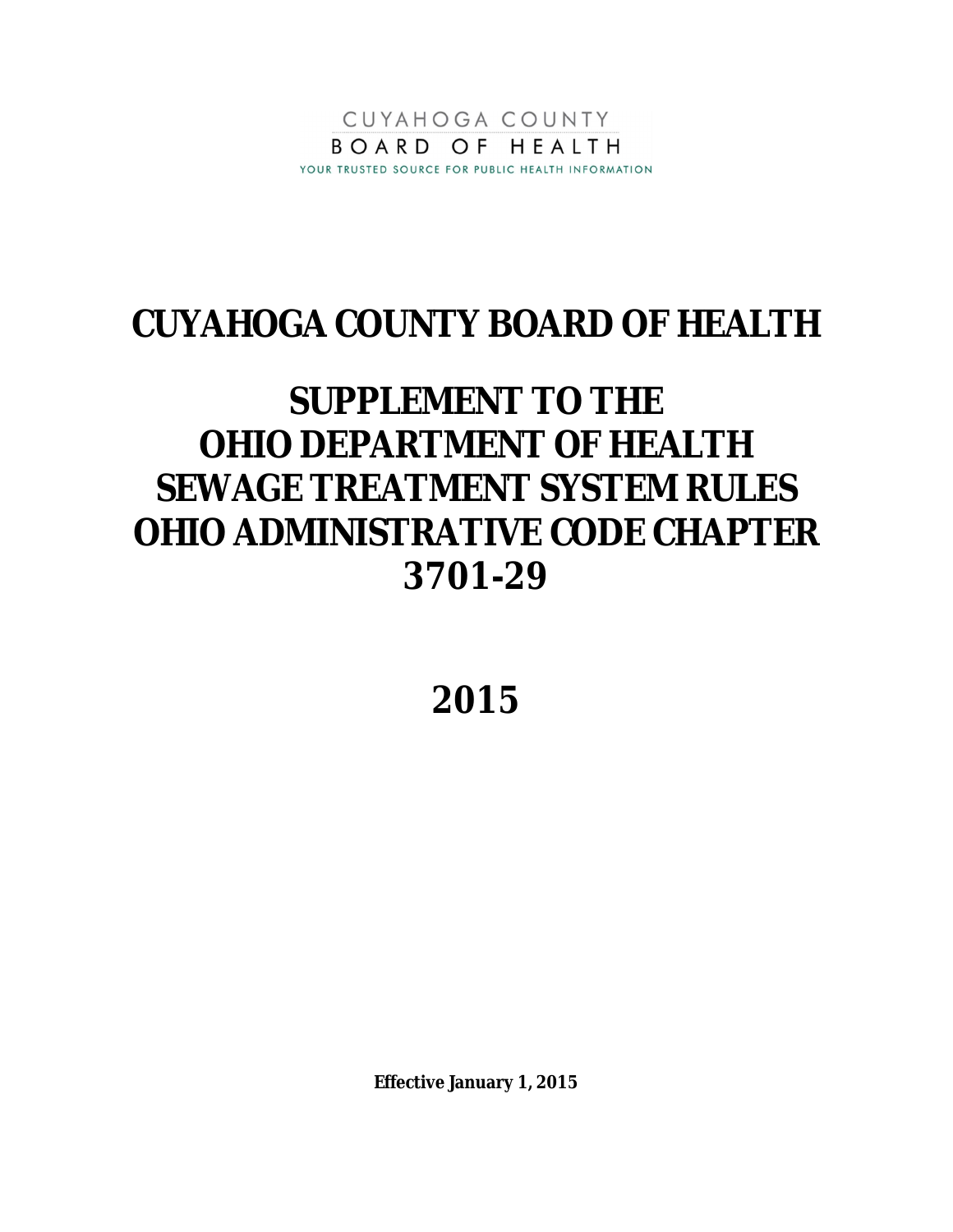### Cuyahoga County Board of Health Supplement to the Ohio Department of Health Sewage Treatment System Rules OAC 3701-29

### **Table of Contents**

#### Page

| Section 1  | Regulation of Small Flow On-site Sewage Treatment Systems 2               |
|------------|---------------------------------------------------------------------------|
| Section 2  |                                                                           |
| Section 3  |                                                                           |
| Section 4  |                                                                           |
| Section 5  |                                                                           |
| Section 6  | Establishment of Operation Permit Terms and Conditions3                   |
| Section 7  |                                                                           |
| Section 8  |                                                                           |
| Section 9  | Vertical Separation Distance to Seasonal Water for Pre-treated Effluent 4 |
| Section 10 |                                                                           |
| Section 11 | STS Operation and Maintenance Management, and Owner Education4            |
| Section 12 |                                                                           |
| Section 13 | Establishment of a Household Sewage Treatment District5                   |
| Section 14 |                                                                           |
| Section 15 |                                                                           |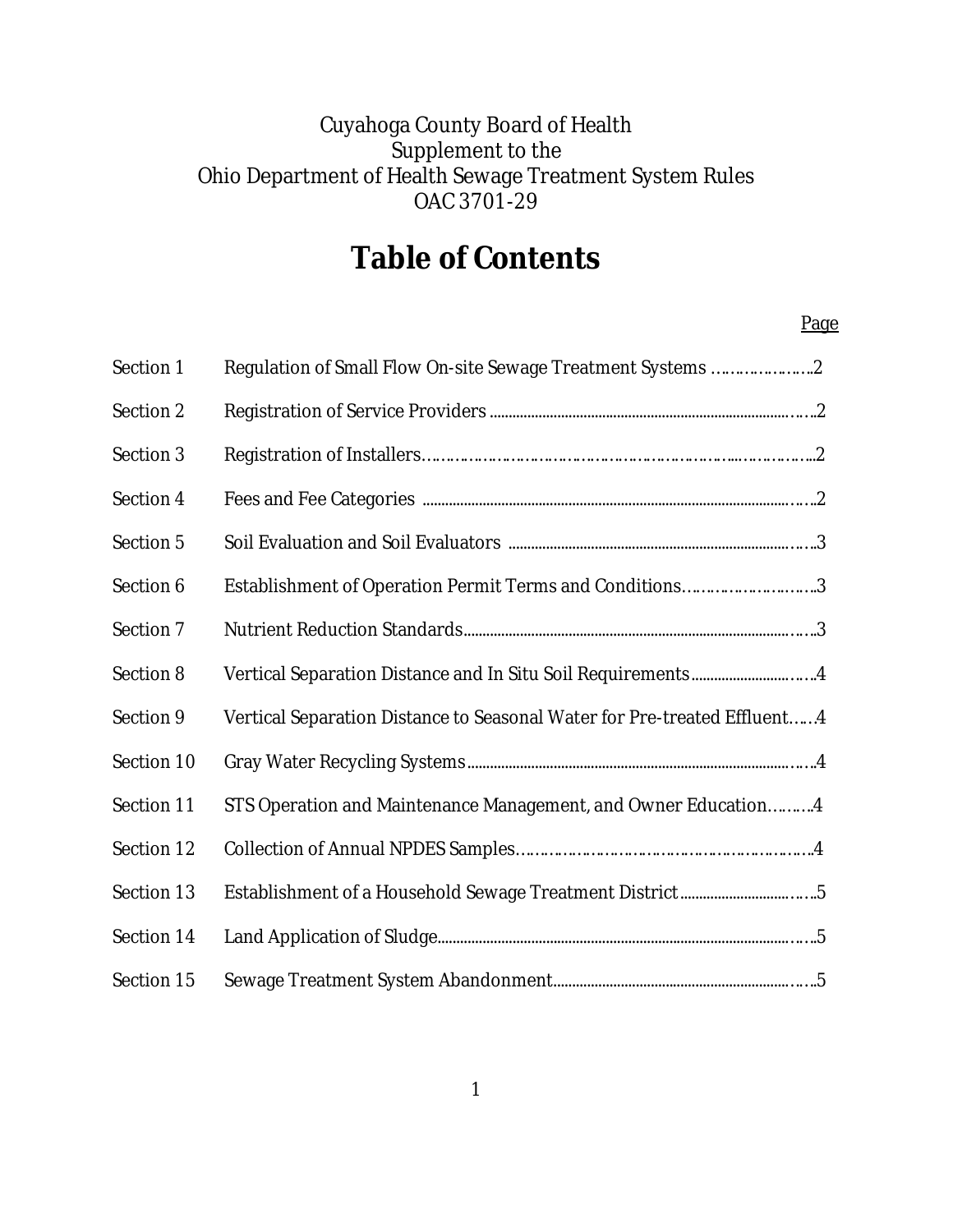#### **Section 1 – Regulation of Small Flow On-site Sewage Treatment Systems (SFOSTS)**

(A) In accordance with Section 3701-29-02 (H) of the Ohio Administrative Code a board of health may regulate the siting, design, installation, operation, monitoring, maintenance and/or abandonment of SFOSTS in accordance with Section 3718.021 of the Ohio Revised Code. By resolution, CCBH began regulating SFOSTS on January 20, 2007. CCBH will continue to regulate SFOSTS in accordance with the applicable provisions of Chapter 3701-29 of the Ohio Administrative Code.

#### **Section 2 - Registration of Service Providers**

(A) In reference to Section 3701-29-03 (G) of the Ohio Administrative Code, when the registered service provider performs the duties of a service provider on only the registrant's personal residence, the service provider shall be exempt from paragraphs (C)(4), and (C)(6) of the rule. The board of health has the authority to waive (C)(1) and (C)(5) of the rule and will do so provided that the registrant provides documentation to the Board that indicates they have complied with statewide testing requirements and sewage system specific training, qualification, or certification requirements appropriate for the STS or GWRS installed at their residence.

#### **Section 3 - Registration of Installers**

(A) In reference to Section 3701-29-03 (H) of the Ohio Administrative Code, when the registered installer performs the duties of an installer on only the registrant's personal residence, the board of health may waive  $(C)(1)$ ,  $(C)(4)$ , and  $(C)(6)$  of the rule. The Board does hereby determine that it shall waive  $(C)(1)$ ,  $(C)(4)$  and  $(C)(6)$ of the rule which require payment of a registration fee, proof of liability insurance coverage and proof of a surety bond.

#### **Section 4- Fees and Fee Categories Established by the Board of Health**

- (A) In accordance with Section 3701-29-05 (D) of the Ohio Administrative Code, the board of health must establish fees for the purpose of administering and enforcing the statewide sewage rules. Fees must be established for specific sewage program permits and activities (ie. site review, STS installation, STS operation) in accordance with Ohio Revised Code Section 3709.09 and the cost methodology prescribed in rule 3701-36-14 of the Administrative Code. CCBH will evaluate its' current fee structure in early 2015 and will add appropriate fees and/or modify fee categories as necessary to account for all required permits and programmatic activity that result from implementing the requirements of Chapter 3701-29 of the Ohio Administrative Code.
- (B) The Board will adopt fees for gray water recycling systems as required in Chapter 3701-29 of the Ohio Administrative Code.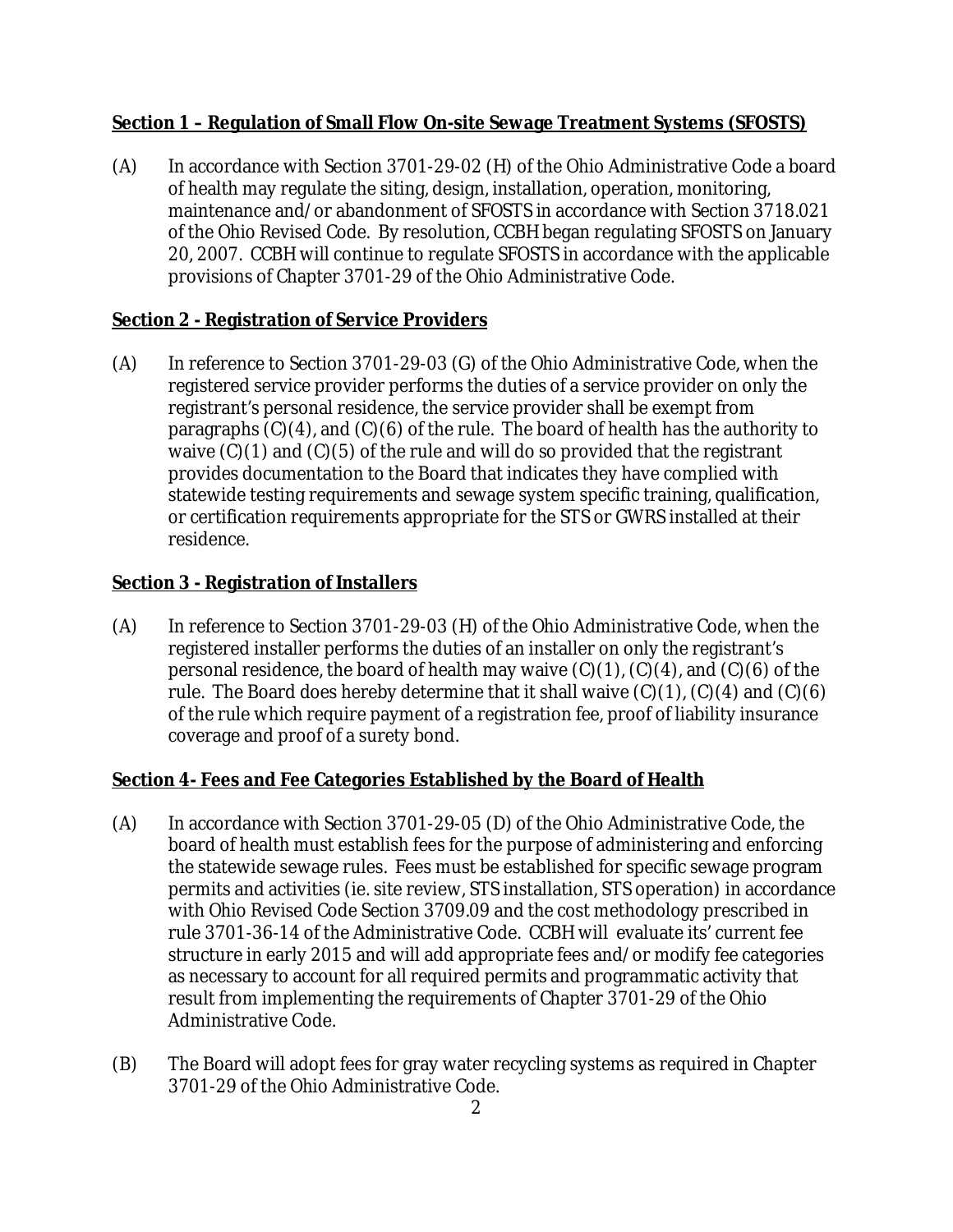#### **Section 5 – Soil Evaluation and Soil Evaluators**

 $(A)$  In reference to Section 3701-29-07  $(A)(4)$  of the Ohio Administrative Code, the board of health may allow an employee to complete a soil evaluation when it is determined that employee is capable of meeting relevant statutory requirements. The Board does hereby determine that registered sanitarians employed by the Board having jurisdiction where the soil evaluation is to take place shall not conduct such evaluations.

#### **Section 6 – Establishment of Operation Permit Terms and Conditions**

- (A) In reference to 3701-29-09 (I)(2) of the Ohio Administrative Code, the board of health shall specify any terms and conditions of the operation permit.
	- 1. CCBH implemented by resolution its' current Operation and Management Program on May 26, 1993. CCBH will maintain the current operation and management permit terms and conditions and will make all modifications as necessary to meet requirements in Chapter 3701-29 of the Ohio Administrative Code.
	- 2. Effluent quality standards for existing discharging household sewage systems shall be at or below the public health nuisance standards established in Section 3718.011 of the Ohio Revised Code. Effluent quality standards for discharging household sewage treatment systems installed on or after January 1, 2007 are prescribed in the current Ohio Environmental Protection Agency NPDES General Permit for discharging household sewage treatment systems.
	- 3. An operation and management permit shall require a service contract for a STS when the STS is subject to a NPDES permit or when required as a condition of a STS component or system approval granted by the director of health.
	- 4. The owner of any property utilizing a STS shall obtain an annual household sewage operation and management permit. The permit shall be renewed annually on or before September 1<sup>st</sup> of each calendar year.

#### **Section 7 – Nutrient Reduction Standards**

(A) In reference to Section 3701-29-14 (C) of the Ohio Administrative Code, the board of health may establish nutrient reduction standards for pretreatment components when there is a significant risk of nutrient contamination to surface or ground water. The Board does hereby defer from establishing the standards referenced in  $(C)(1)$  and  $(2)$  of that rule.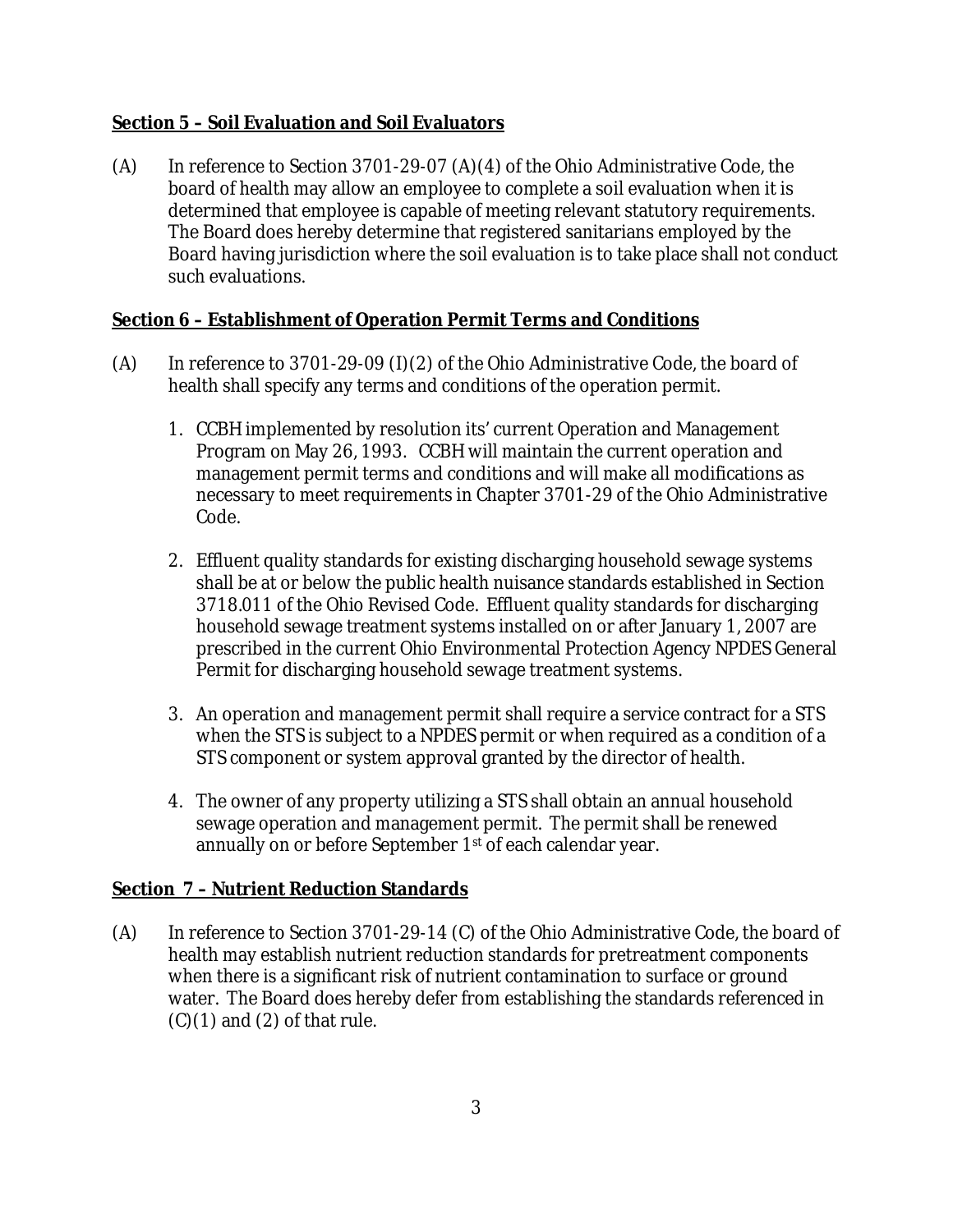#### **Section 8 – Vertical Separation Distance and In Situ Soil Requirements**

(A) In reference to Section 3701-29-15 (G) of the Ohio Administrative Code, the board of health may establish a vertical separation distance to seasonal water no less than six inches and no greater than eighteen inches, with a required minimum thickness of unsaturated in situ soil within the infiltrative distance to seasonal water of not less than six inches. The Board does hereby establish a vertical separation distance to seasonal water of eighteen (18) inches, with a required minimum thickness of unsaturated in situ soil of eight (8) inches.

#### **Section 9 – Vertical Separation Distance to Seasonal Water for Pre-treated Effluent**

(A) In reference to Section 3701-29-15 (H) of the Ohio Administrative Code, the board of health may establish a minimum vertical separation distance to seasonal water between zero and six inches for pre-treated effluent (<1000 CFU/100 ml). The Board does hereby determine that it shall not establish or recognize these requirements, and therefore prohibits a Sewage Treatment System or Gray Water Recycling System to be permitted in these conditions.

#### **Section 10 – Gray Water Recycling Systems**

(A) In reference to Section 3701-29-17 (B) of the Ohio Administrative Code, the board of health may issue a permit for the design and installation of a type 1 gray water recycling system. Type 2, 3 and 4 gray water recycling systems are required to be permitted in compliance with Section 3701-29-09 of the Ohio Administrative Code. The Board does hereby determine that a permit shall be required for the design and installation of type 1 gray water recycling systems.

#### **Section 11 - STS Operation and Maintenance Management, and Owner Education**

(A) In reference to Section 3701-29-19 (A) of the Ohio Administrative Code, the board of health shall establish a plan for development and implementation of an operation and maintenance management program. CCBH has an established Operation and Management Program which incorporates all STS types. CCBH will continue to conduct activities associated with the current Operation and Management program, incorporate gray water recycling systems and expand our monitoring of scheduled maintenance, based on system type, and STS owner education.

#### **Section 12 – Collection of Annual NPDES Samples**

(A) In reference to Section 3701-29-19 (E) of the Ohio Administrative Code, the board of health may establish an allowance or prohibition for registered service providers to collect samples to meet annual NPDES sampling requirements. CCBH currently incorporates the collection of these samples under its' Operation and Management